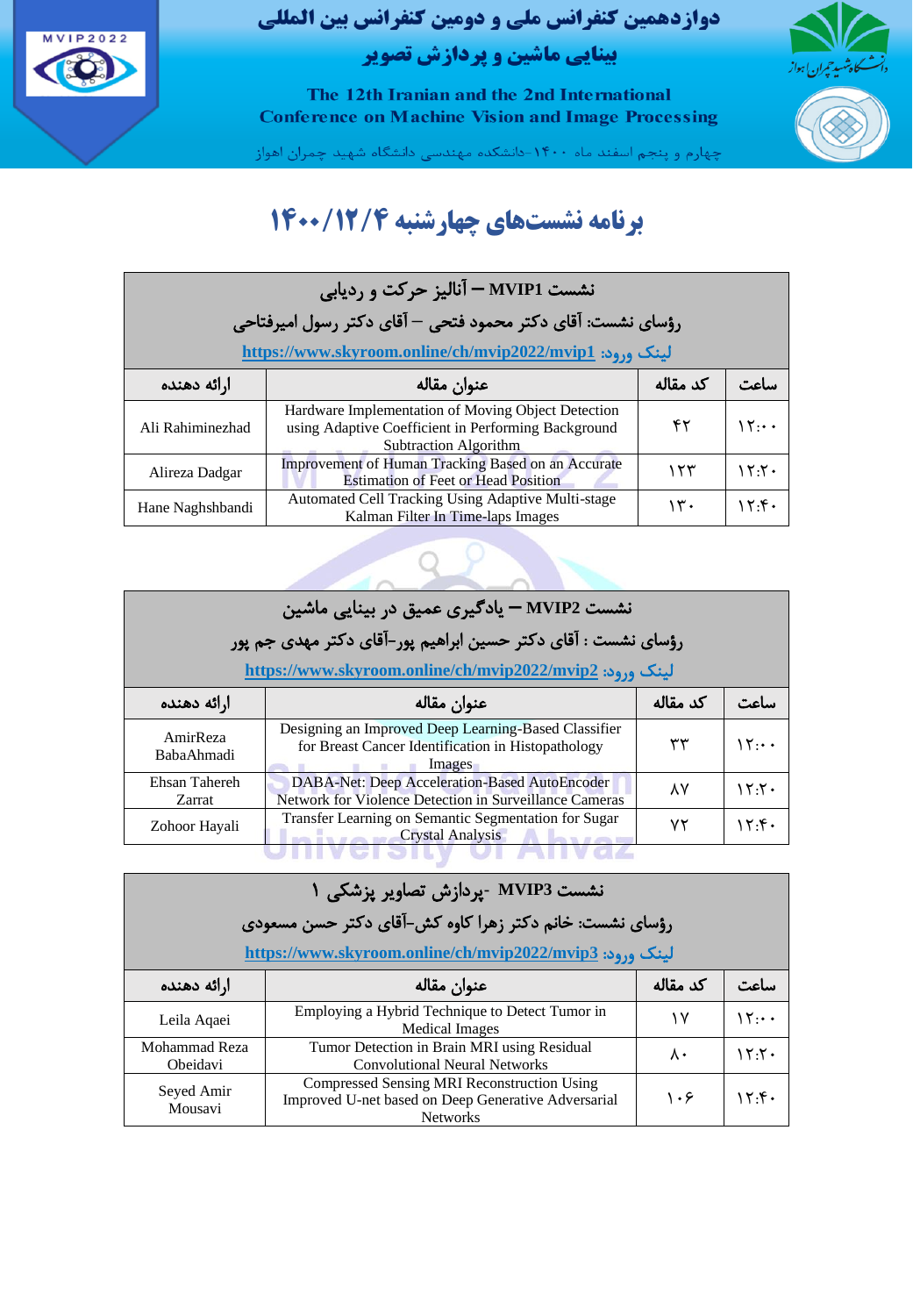



The 12th Iranian and the 2nd International **Conference on Machine Vision and Image Processing** 

چهارم و پنجم اسفند ماه ۱۴۰۰-دانشکده مهندسی دانشگاه شهید چمران اهواز

#### نشست **4MVIP –** استخراج اطالعات از تصاویر و ویدئو رؤسای نشست: آقای دکتر محمد مصلح - آقای دکتر حسن زکی دیزجی

**<https://www.skyroom.online/ch/mvip2022/mvip4>** :ورود لینک

| ارائه دهنده              | عنوان مقاله                                                                                   | کد مقاله | ساعت   |
|--------------------------|-----------------------------------------------------------------------------------------------|----------|--------|
| Marzieh<br>Hosseinkhani  | The Effect of Perceptual Loss for Video Super-<br>Resolution                                  | ۶۳       | ۱۲۰۰۰  |
| Shiva Aghapour<br>Maleki | Spatial Quality Assessment of Pansharpened Images<br>Based on Gray Level Co-Occurrence Matrix | ۴۴       | ۲۰:۲۰  |
| Farzaneh<br>Elahifasaee  | Optimized SVM using AdaBoost and PSO to Classify<br>Brain Images of MR                        | ۹۲       | ، ۲۰۴۰ |

# **MVIP2022**

| نشست MVIP5 – پردازش تصاویر بیومتریک ۱ |                                                                                              |          |              |
|---------------------------------------|----------------------------------------------------------------------------------------------|----------|--------------|
|                                       | رؤسای نشست: خانم دکتر آزاده منصوری- آقای دکتر محسن کلانتری میبدی                             |          |              |
|                                       | لینک ورود: https://www.skyroom.online/ch/mvip2022/mvip5                                      |          |              |
| ارائه دهنده                           | عنوان مقاله                                                                                  | کد مقاله |              |
| Mohammad Amin<br>Haghpanah            | Real-Time Facial Expression Recognition using Facial<br><b>Landmarks and Neural Networks</b> |          | $1 + \cdots$ |
| Katayoon Mohseni<br>Roozbahani        | Face Detection from Blurred Images based on<br><b>Convolutional Neural Networks</b>          | ۷۵       | ۱۴۰۲۰        |
| Saeed Khanehgir                       | Light Face: A Light Face Detector for Edge Devices                                           | ۱۲۱      | 15.6         |

# **Shahid Chamran**

|                                                    | نشست MVIP6 - تکنیک های یادگیری ماشین در بینایی                                                                     |    |              |  |
|----------------------------------------------------|--------------------------------------------------------------------------------------------------------------------|----|--------------|--|
|                                                    | رؤسای نشست: خانم دکتر شهره کسایی- آقای دکتر منوچهر نحوی<br>لینک ورود: https://www.skyroom.online/ch/mvip2022/mvip6 |    |              |  |
| کد مقاله<br>عنوان مقاله<br>ارائه دهنده<br>. اء. "، |                                                                                                                    |    |              |  |
| Alireza Omrani                                     | Deep Autoencoder Multi-Exposure HDR Imaging                                                                        | ۲۱ | $1 + \cdots$ |  |
| Mohammad Mahdi<br>Moradi                           | I-GANs for Synthetical Infrared Images Generation                                                                  | ۳۲ | 15.7.        |  |
|                                                    |                                                                                                                    |    | 15.6         |  |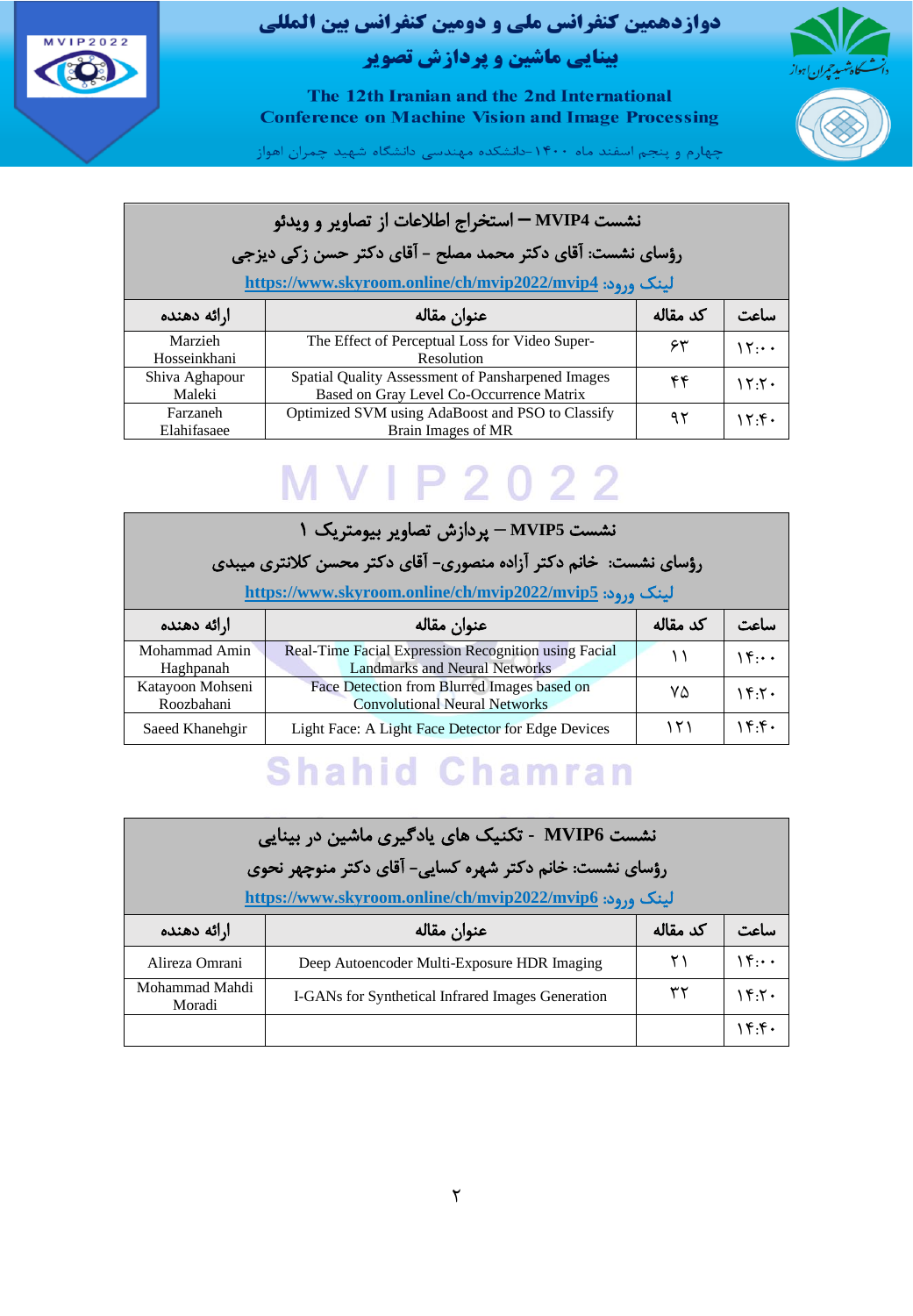



The 12th Iranian and the 2nd International **Conference on Machine Vision and Image Processing** 

چهارم و پنجم اسفند ماه ۱۴۰۰-دانشکده مهندسی دانشگاه شهید چمران اهواز

#### نشست **7MVIP –** کاربرد های بینای ی ماشین 1 رؤسای نشست: آقای دکتر محسن سریانی - آقای دکتر بیگی

**<https://www.skyroom.online/ch/mvip2022/mvip7>** :ورود لینک

| ارائه دهنده   | عنوان مقاله                                                                                                        | کد مقاله | ساعت   |
|---------------|--------------------------------------------------------------------------------------------------------------------|----------|--------|
| Mahdi Darvish | Towards Fine-grained Image Classification with<br>Generative Adversarial Networks and Facial Landmark<br>Detection | ۹۵       | ۱۴۰۰۰  |
| Abbas Barhun  | A Machine Vision Based Method for Extracting Visual<br>Features of Froth in Copper Floatation Process              | ۱۳۴      | ، ۲۰۲  |
| Ali Khandouzi | Underwater Image Enhancement using a Light<br>Convolutional Neural Network and 2D Histogram<br>Equalization        | ۱۱۵      | ، ۱۴۰۴ |
|               |                                                                                                                    |          |        |

|                   | نشست MVIP8 – کاربردهای بینایی ماشین ۲                                                        |          |       |  |
|-------------------|----------------------------------------------------------------------------------------------|----------|-------|--|
|                   | رؤسای نشست: آقای دکتر منظوری — آقای دکتر حمید ابریشمی مقدم                                   |          |       |  |
|                   | لینک ورود: https://www.skyroom.online/ch/mvip2022/mvip8                                      |          |       |  |
| ارائه دهنده       | عنوان مقاله                                                                                  | کد مقاله |       |  |
| Javad Peymanfard  | Lip reading using external viseme decoding                                                   | ۴۶       | 15    |  |
| Abbas Zohrevand   | An Empirical Study of the Performance of Different<br>Optimizers in the Deep Neural Networks | ۶۶       | 15.7. |  |
| Mats Leon Richter | Exploring the Properties and Evolution of Neural<br>Network Eigenspaces during Training      | ۱۹       | 15.5  |  |

### **Shahid Chamran برنامه نشستهای پنجشنبه ۱۴۰۰/12/5**<br>محمد استهای برنامههای مورد است

| نشستMVIP9 – پردازش تصاویر راداری و سنجش از دور<br>رؤسای نشست: آقای دکتر کابلی زاده- خانم دکتر شهرزاد عجبی<br>لینک ورود: https://www.skyroom.online/ch/mvip2022/mvip9 |                                                                                                                              |          |                                |
|----------------------------------------------------------------------------------------------------------------------------------------------------------------------|------------------------------------------------------------------------------------------------------------------------------|----------|--------------------------------|
| ارائه دهنده                                                                                                                                                          | عنوان مقاله                                                                                                                  | کد مقاله | ساءت                           |
| Maryam Imani                                                                                                                                                         | Feature Line Based Feature Reduction of Polarimetric-<br>Contextual Feature Cube for Polarimetric SAR Classification         | ٢٠       | $\Lambda \cdot \cdot \cdot$    |
| Hamidreza<br>Mousavi                                                                                                                                                 | Deep Curriculum Learning for PolSAR Image Classification                                                                     | ۳۸       | $\Lambda \cdot Y$              |
| Zahra Hossein-<br>Nejad                                                                                                                                              | Image Registration Based on Redundant Keypoint<br>Elimination SARSIFT Algorithm and MROGH Descriptor                         | ۵٣       | $\lambda \cdot \mathfrak{f}$ . |
| Fateme<br>Amjadipour                                                                                                                                                 | Building Detection Using Very High Resolution SAR<br>Images With Multi-Direction Based on Weighted-<br>Morphological Indexes | ۸۶       | $9 \cdots$                     |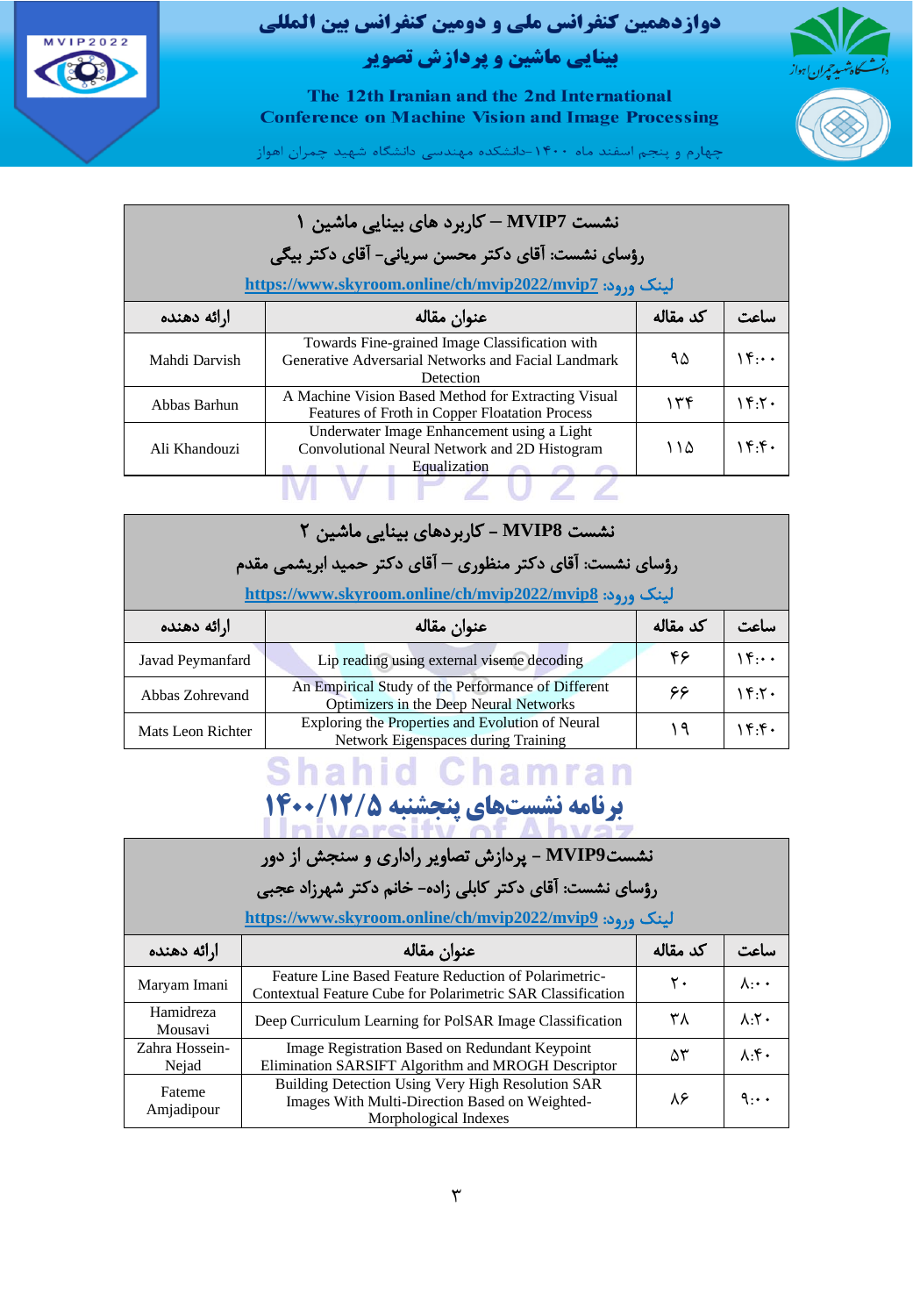

The 12th Iranian and the 2nd International **Conference on Machine Vision and Image Processing** 

.<br>چهارم و پنجم اسفند ماه ۱۴۰۰–دانشکده مهندسی دانشگاه شهید چمران اهواز

#### نشست **10MVIP –** آنالی ز تصاویر و وید ئو رؤسای نشست: آقای دکتر کاظم فوالدی قلعه - آقای دکتر نوید عالیی شینی

**<https://www.skyroom.online/ch/mvip2022/mvip10>** :ورود لینک

| ارائه دهنده             | عنوان مقاله                                                                                     | کد مقاله  | ساعت                        |
|-------------------------|-------------------------------------------------------------------------------------------------|-----------|-----------------------------|
| Maryam<br>Khalilollahi  | JPEG Steganalysis Using the Relations Between DCT<br>Coefficients                               | ۸۱        | $\Lambda \cdot \cdot \cdot$ |
| Panteha Alipour         | An Adaptive Background Subtraction Approach Based<br>on Frame Differences in Video Surveillance | $\cdot$ ۴ | $\Lambda$ . $\mathsf{Y}$ .  |
| Mohammadreza<br>Ghafari | Novel Gaussian Mixture-based Video Coding for Fixed<br><b>Background Video Streaming</b>        | ۱۲۴       | $\lambda \cdot$ .           |
| Mostafa Amin-Naji       | Fast Multi Focus Image Fusion Using Determinant                                                 | ۱۲۹       | $9 \cdots$                  |
|                         |                                                                                                 |           |                             |

| نشست MVIP11 — الکترونیک در بینایی ماشین و پردازش تصویر<br>رؤسای نشست: آقای دکتر ستار میرزاکوچکی- آقای دکتر احمد محمودی ازناوه<br>لینک ورود: https://www.skyroom.online/ch/mvip2022/mvip11 |                                                                                                                                             |          |                             |
|-------------------------------------------------------------------------------------------------------------------------------------------------------------------------------------------|---------------------------------------------------------------------------------------------------------------------------------------------|----------|-----------------------------|
| ارائه دهنده                                                                                                                                                                               | عنوان مقاله                                                                                                                                 | کد مقاله |                             |
| Mohammad<br>Hamed Samimi                                                                                                                                                                  | Evaluation of the Image Processing Technique in<br>Interpretation of Polar Plot Characteristics of<br><b>Transformer Frequency Response</b> | ۱۸       | $\lambda \cdot \cdot \cdot$ |
| Dhafer Alhajim                                                                                                                                                                            | FFDR: Design and implementation framework for face<br>detection based on raspberry pi                                                       | ٣۴       | $\Lambda \cdot Y$           |
| Ehsan Talebi                                                                                                                                                                              | A Low Area and Low Power Pulse Width Modulation<br><b>Based Digital Pixel Sensor</b>                                                        | ۴۵       | $\lambda \cdot f$ .         |
|                                                                                                                                                                                           |                                                                                                                                             |          | ۹.۰۰                        |

| نشست MVIP12 - یردازش تصاویر بیومتریک ۲<br>رؤسای نشست: آقای دکتر شهریار برادران شکوهی- خانم دکتر مریم شکیبا<br>لینک ورود: https://www.skyroom.online/ch/mvip2022/mvip12 |                                                                                                   |          |                              |
|------------------------------------------------------------------------------------------------------------------------------------------------------------------------|---------------------------------------------------------------------------------------------------|----------|------------------------------|
| ارائه دهنده                                                                                                                                                            | عنوان مقاله                                                                                       | کد مقاله | ساءت                         |
| Sanaz Khalili                                                                                                                                                          | A face detection method via ensemble of four versions of<br>YOLOs                                 | ۱۳۳      | $\Lambda \cdot \cdot \cdot$  |
| Amir Mohammad<br>Hemmatiyan-Larki                                                                                                                                      | Facial Expression Recognition: A Comparison with<br>Different Classical and Deep Learning Methods | ۱۰۱      | $\Lambda$ . $\mathsf{Y}$ .   |
| Ali Bahari<br>Malayeri                                                                                                                                                 | Computer-aided Brain Age Estimation via Ensemble<br>Learning of 3D Convolutional Neural Networks  | ٧۶       | $\Lambda \cdot \mathfrak{F}$ |
|                                                                                                                                                                        |                                                                                                   |          | $9 \cdots$                   |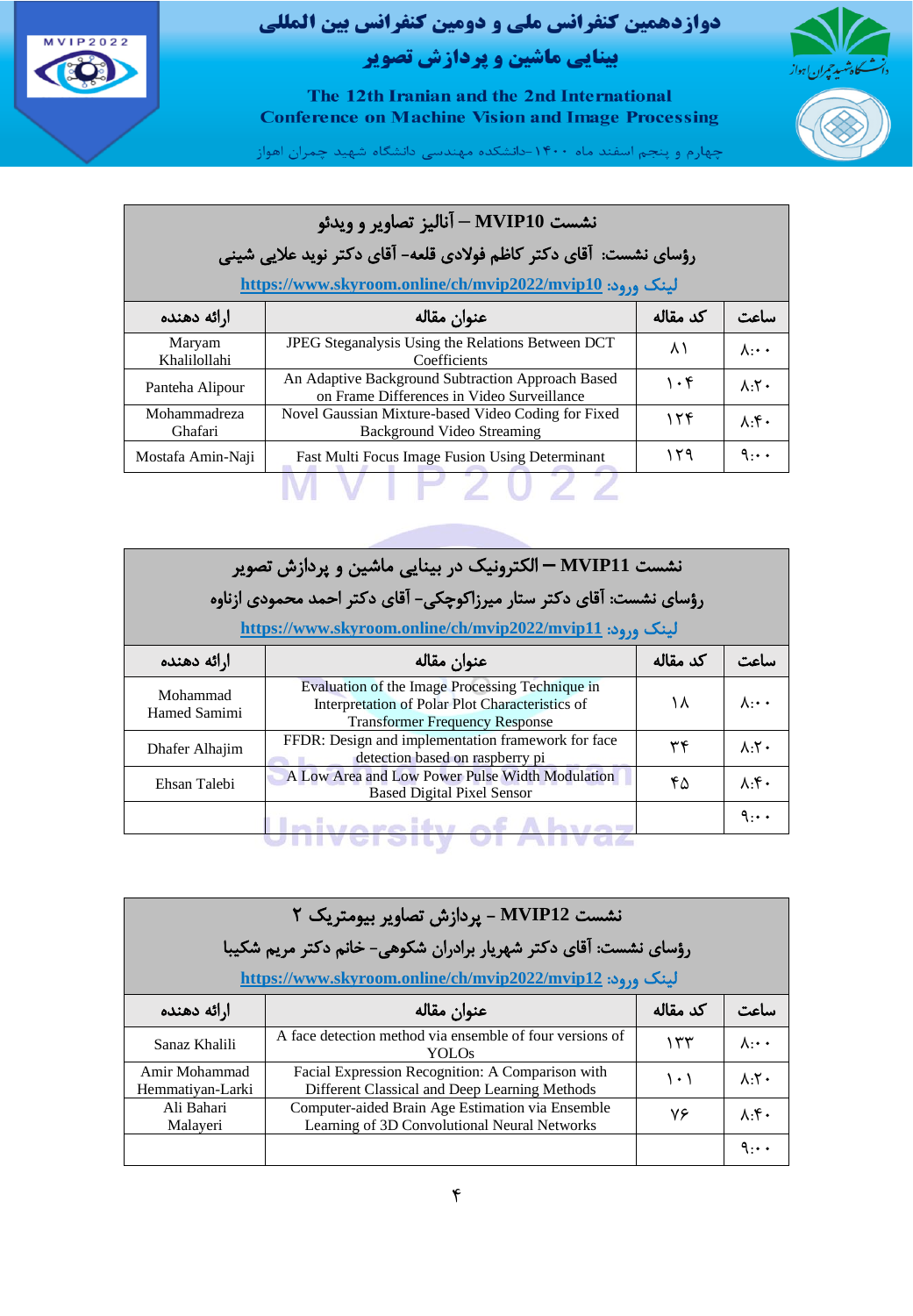



The 12th Iranian and the 2nd International **Conference on Machine Vision and Image Processing** 

چهارم و پنجم اسفند ماه ۱۴۰۰-دانشکده مهندسی دانشگاه شهید چمران اهواز

### نشست **13MVIP –** پردازش تصاویر رنگی **D-RGB** رؤسای نشست: خانم دکتر مریم تقی زاده - آقای دکتر یوسف صیفی کاویان

**<https://www.skyroom.online/ch/mvip2022/mvip13>** :ورود لینک

| ارائه دهنده                         | عنوان مقاله                                                                                      | کد مقاله | ساعت    |
|-------------------------------------|--------------------------------------------------------------------------------------------------|----------|---------|
| Shokouh S.<br>Ahmadi                | A Hybrid of Inference and Stacked Classifiers to Indoor<br>Scenes Classification of RGB-D Images | ۶۲       | ۲۰:۱۱   |
| Amirhossein<br>Douzandeh<br>Zenoozi | ARGAN: Fast Converging GAN for Animation Style<br>Transfer                                       | ۹۷       | ۰∆۱۰ ۱  |
| Maziyar Grami                       | A New Algorithm for Hand Gesture Recognition in<br>Color Videos for Operating System Commands    | ۱۰۷      | ۱۲۰۱۰ م |
|                                     |                                                                                                  |          |         |

| نشست MVIP14 - یردازش تصاویر پزشکی ۲                      |                                                                                                   |          |       |  |
|----------------------------------------------------------|---------------------------------------------------------------------------------------------------|----------|-------|--|
|                                                          | رؤسای نشست: خانم دکتر مریم حاجی اسماعیلی-خانم دکتر ملیحه جاویدی                                   |          |       |  |
| لینک ورود: https://www.skyroom.online/ch/mvip2022/mvip14 |                                                                                                   |          |       |  |
| ارائه دهنده                                              | عنوان مقاله                                                                                       | كد مقاله |       |  |
| Mohammadreza<br>Noei                                     | A Secure Hybrid Permissioned Blockchain and Deep<br>Learning Platform for CT Image Classification | ۷۸       | ۰۳۰ ۱ |  |
| Mobina Ezzoddin                                          | Diagnosis of COVID-19 Cases from Chest X-ray Images<br>Using Deep Neural Network and LightGBM     | ۱۳۵      | ۱۱۰۸۰ |  |
| Kimiya Samie<br>Dehkordi                                 | The Detection of Blastocyst Embryo In Vitro<br>Fertilization (IVF)                                | ۱۴۲      | 15.1. |  |

### **University of Ahvaz**

| نشست MVIP15 – بهبود کیفیت تصویر و ویدئو |                                                                                        |          |        |  |
|-----------------------------------------|----------------------------------------------------------------------------------------|----------|--------|--|
|                                         | رؤسای نشست: آقای دکتر پیمان معلم – خانم دکتر مرضیه مکرم                                |          |        |  |
|                                         | لینک ورود: https://www.skyroom.online/ch/mvip2022/mvip15                               |          |        |  |
| ارائه دهنده                             | عنوان مقاله                                                                            | کد مقاله | …اء."، |  |
| Mohamadali<br>Mahmoodpour               | A Learning Based Contrast Specified no Reference<br>Image Quality Assessment Algorithm | ۷۴       | 11.5   |  |
| Mehdi<br>SadeghiBakhi                   | Unbiased Variable Windows Size Impulse Noise Filter<br>using Genetic Algorithm         | 116      | ۱۱:۵۰  |  |
| Azadeh<br>Torkashvand                   | Video Denoising using Temporal Coherency of Video<br>Frames and Sparse Representation  | ۱۱۰      | ۱۲۰۱۰  |  |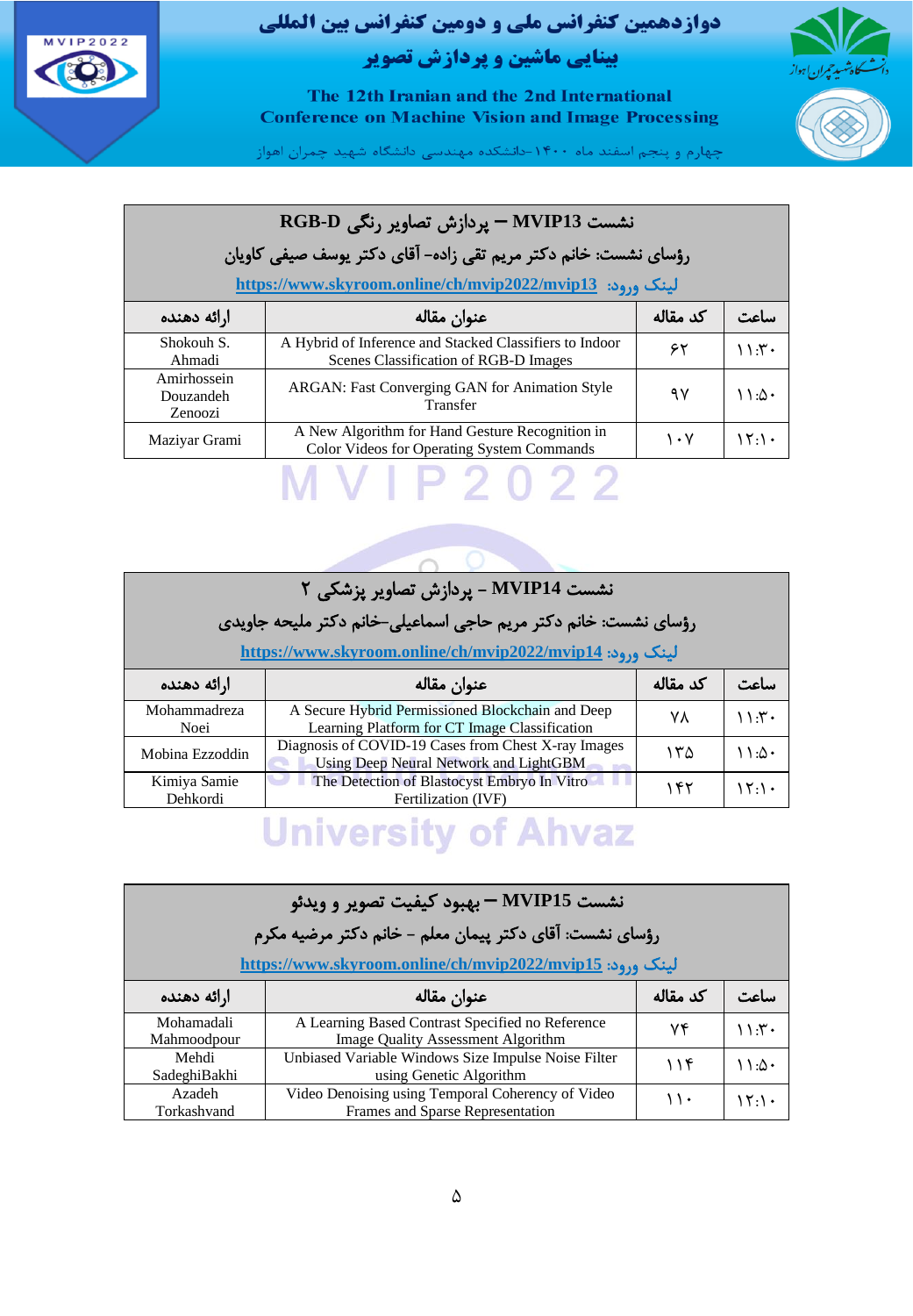



The 12th Iranian and the 2nd International **Conference on Machine Vision and Image Processing** 

.<br>چهارم و پنجم اسفند ماه ۱۴۰۰-دانشکده مهندسی دانشگاه شهید چمران اهواز

| نشست MVIP16 – پردازش تصاویر کوانتومی و سه بعدی                  |                                                                        |          |       |  |
|-----------------------------------------------------------------|------------------------------------------------------------------------|----------|-------|--|
|                                                                 | رؤسای نشست: خانم دکتر سیده فاطمه مولایی زاده- آقای دکتر علیمراد محمودی |          |       |  |
| <u>لینک ورود: https://www.skyroom.online/ch/mvip2022/mvip16</u> |                                                                        |          |       |  |
| ارائه دهنده                                                     | عنوان مقاله                                                            | كد مقاله | ساءت  |  |
| Nayereh Majd                                                    | Optimized Quantum Circuits in Quantum Image<br>Processing Using Oiskit | ۱۱۹      | ۰۳۰ ۱ |  |
| Asiyeh Bahaloo                                                  | An Augmented Reality Framework for Eye Muscle<br><b>Education</b>      | ۱۴۳      | ۱۱։۵۰ |  |
|                                                                 |                                                                        |          | ۱۲۰۱۰ |  |



| ارائه مقالات پوستر ١ |                                                                  |          |       |  |
|----------------------|------------------------------------------------------------------|----------|-------|--|
|                      |                                                                  |          |       |  |
|                      | زمان: چهارشنبه ۱۴۰۰/۱۲/۴ ساعت ۱۱:۳۰ — ۱۲:۰۰                      |          |       |  |
|                      | رؤسای نشست: خانم دکتر فریبا فرهادی- آقای دکتر محسن صنیعی         |          |       |  |
|                      | <u>لینک ورود: https://www.skyroom.online/ch/mvip2022/poster1</u> |          |       |  |
| ارائه دهنده          | عنوان مقاله                                                      | كد مقاله | ساعت  |  |
|                      | معرفی یک چارچوب موثر برای بازیابی تصویر مبتنی بر                 | ۱۴       | 11.5  |  |
| فاطمه طاهرى          | محتوا بر پایه تبدیل موجک و فرکتال                                |          |       |  |
| افشين                | ارزیابی میزان خسارت سازهها در اثر زلزله با استفاده ازشبکه        | ۱۶       | 11.5  |  |
| خوشنويسان            | عصبی کانولوشنی و تصاویر سازهها                                   |          |       |  |
| زهرا دالوند          | مقایسه کارآیی دو الگوریتم فراابتکاری شیران و ژنتیک در            |          |       |  |
|                      | طبقه بندى تصاوير فراطيفي                                         | ۲۹       | ۱۱:۵۰ |  |
|                      |                                                                  |          |       |  |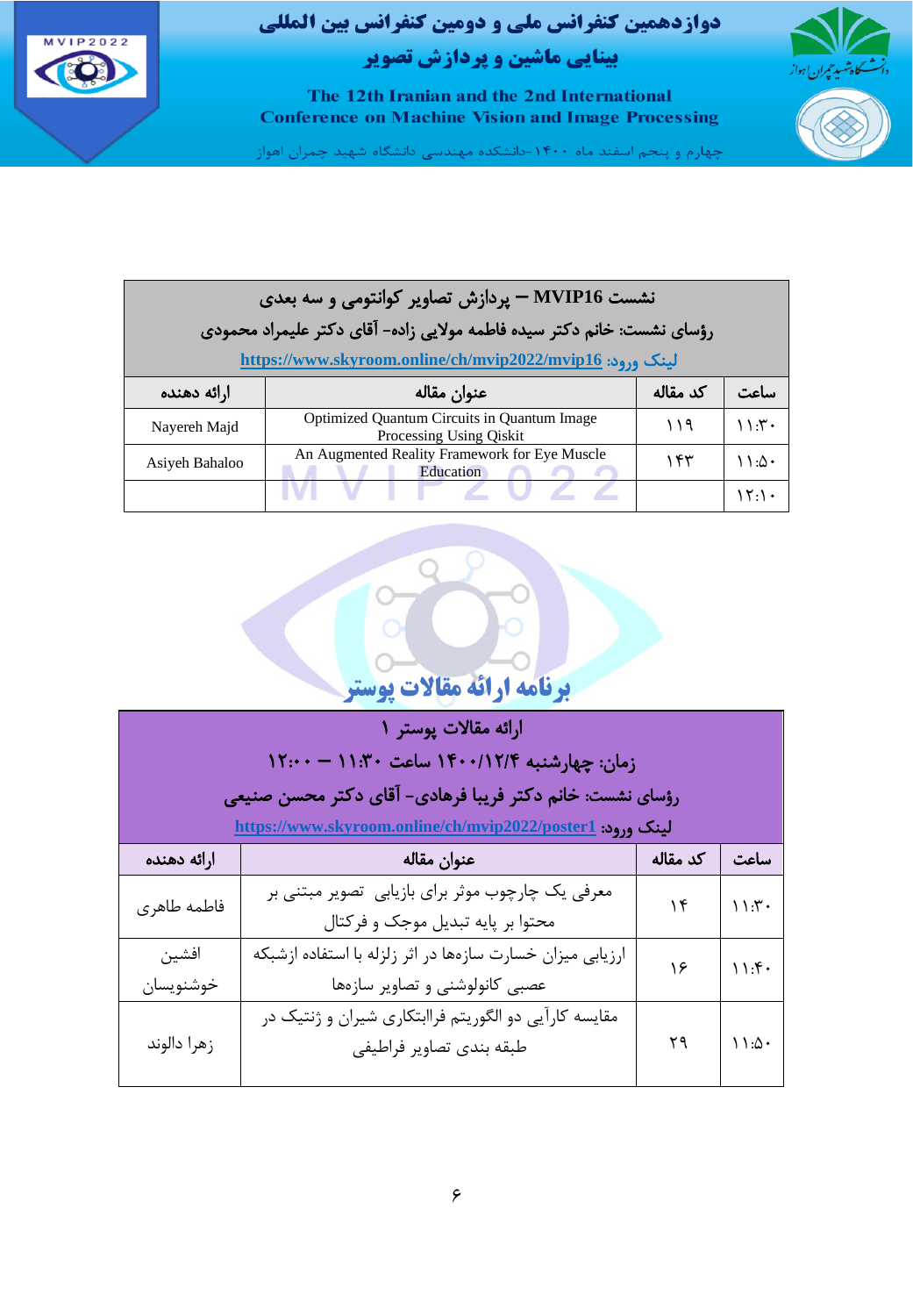



The 12th Iranian and the 2nd International **Conference on Machine Vision and Image Processing** 

.<br>چهارم و پنجم اسفند ماه ۱۴۰۰–دانشکده مهندسی دانشگاه شهید چمران اهواز

| ارائه مقالات پوستر ٢                        |                                                                                                                               |          |                      |  |
|---------------------------------------------|-------------------------------------------------------------------------------------------------------------------------------|----------|----------------------|--|
| زمان: چهارشنبه ۱۴۰۰/۱۲/۴ ساعت ۱۳:۰۰ – ۱۴:۰۰ |                                                                                                                               |          |                      |  |
|                                             | رؤسای نشست: آقای دکتر ایرج شیخیان-آقای دکتر براتی                                                                             |          |                      |  |
|                                             | <u>لینک ورود: https://www.skyroom.online/ch/mvip2022/poster2</u>                                                              |          |                      |  |
| ارائه دهنده                                 | عنوان مقاله                                                                                                                   | كد مقاله | ساعت                 |  |
| فاطمه نجمى پوران                            | بررسي و مقايسه الگوريتمهاي Faster R-CNN و YOLO<br>برای شمارش خودکار کانتینرها                                                 | ٣٠       | $\mathcal{W}$ :      |  |
| محدثه عبدالكريم<br>خلجى                     | شناسایی تصاویر جعلی ترکیبی با استفاده از یادگیری عمیق                                                                         | ۵۹       | $\mathcal{N}:\Delta$ |  |
| حميد رضا ضيايي<br>مقدم                      | اندازهگیری تنش پسماند در نانوکامپوزیت پلیمری با روش<br>سوراخ کاری میکرو توسط لیزر و پردازش تصویر                              | ۶.       | $\Upsilon$ :\.       |  |
| لاله رحيمي نژاد                             | شبیهسازی تاثیر خطای پارامترهای کالیبراسیون بر دقت<br>عملکرد اسکنر سهبعدی لیزری مثلثسازی در چیدمان<br>Shahio <sup>Juju</sup> k | ۶۱       | $\Upsilon$ :۱۵       |  |
| صمد عظیمی آبریز                             | تشخیص بلادرنگ احساس چهره با شبکهی عصبی ع <mark>میق</mark>                                                                     | ۶۴       | 15.7.                |  |
| صمد عظیمی آبریز                             | تشخيص بلادرنگ جنسيت با شبكهٔ عميق عصبي                                                                                        | ۶۵       | ۱۳:۲۵                |  |
| حميد نصيري                                  | ارائه یک روش جدید مبتنی بر شبکه عصبی عمیق و الگوریتم<br>XGBoost به منظور تشخیص بیماری کرونا از روی تصاویر<br>اشعه ايكس        | ٧٩       | $\Upsilon$           |  |
| ايمان پورداد                                | طراحي داپلکسر موجبري با هدف کاهش زمان تاخير و بهبود<br>پارامتر S11 در گیرنده و فرستنده مخابراتی در رادارهای<br>GSM-4G         | ۸٢       | ۱۳:۳۵                |  |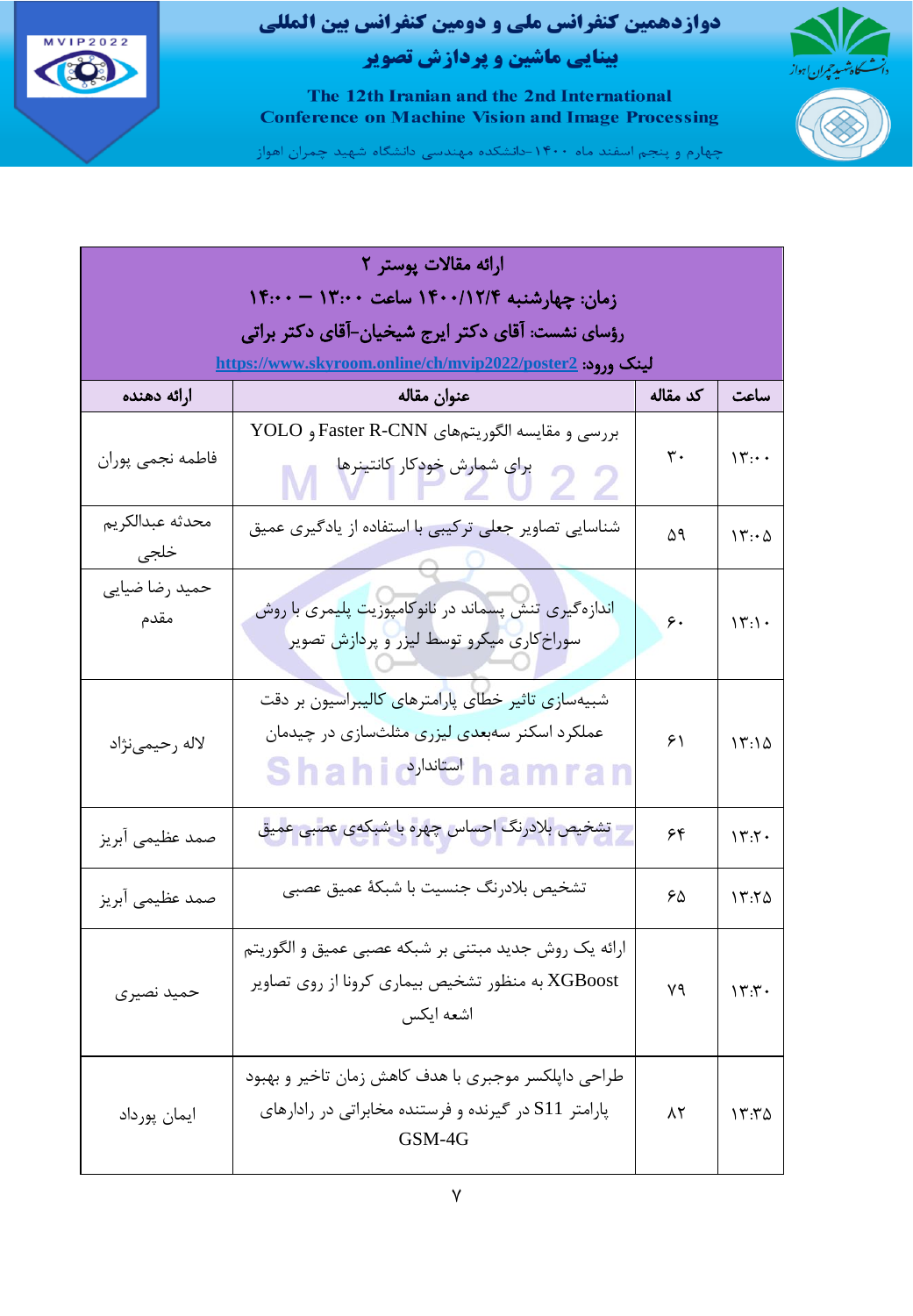



The 12th Iranian and the 2nd International **Conference on Machine Vision and Image Processing** 

چهارم و پنجم اسفند ماه ۱۴۰۰-دانشکده مهندسی دانشگاه شهید چمران اهواز

| ارائه مقالات پوستر ٣                                             |                                                               |          |      |  |
|------------------------------------------------------------------|---------------------------------------------------------------|----------|------|--|
|                                                                  | زمان: پنجشنبه ۱۴۰۰/۱۲/۵ ساعت ۹:۴۵ - ۹:۴۵                      |          |      |  |
|                                                                  | رؤسای نشست: آقای دکتر کریم انصاری اصل-آقای دکتر آزادی اردکانی |          |      |  |
| <u>لینک ورود: https://www.skyroom.online/ch/mvip2022/poster3</u> |                                                               |          |      |  |
| ارائه دهنده                                                      | عنوان مقاله                                                   | كد مقاله | ساعت |  |
|                                                                  | تشخیص آلودگی فلز سنگین مس در آب شرب به کمک                    |          |      |  |
| آزاده آشوري                                                      | زیستپایش مبتنی بر یادگیری عمیق                                | ٩.       | 9.5  |  |
|                                                                  |                                                               |          |      |  |
| مهسا محمد شريفي                                                  | شناسایی حالت چهره با استفاده از شبکه عصبی پیچشی               | ۹۶       | 9.6  |  |
| دارانى                                                           |                                                               |          |      |  |
|                                                                  |                                                               |          |      |  |

| ارائه مقالات پوستر ۴           |                                                                                       |                |                            |  |  |
|--------------------------------|---------------------------------------------------------------------------------------|----------------|----------------------------|--|--|
|                                | زمان: پنجشنبه ۱۴۰۰/۱۲/۵ ساعت ۱۲:۳۰ – ۱۳:۳۰                                            |                |                            |  |  |
|                                | رؤساي نشست: آقاي دكتر سامان آبدانان– آقاي دكتر احسان اله كبير                         |                |                            |  |  |
|                                | <u>لینک ورود: https://www.skyroom.online/ch/mvip2022/poster4</u>                      |                |                            |  |  |
| ارائه دهنده                    | عنوان مقاله                                                                           | کد<br>مقاله    | ساعت                       |  |  |
| طرلان طالع پور<br>حسنزاده رشتى | مقایسه شبکههای YOLO و SSD در آشکارسازی چهره<br><b>Ilniversity of Ahya</b>             | $\cdot$ ٣      | 15.7.                      |  |  |
| سید محسن هاشمی                 | پیش بینی قیمت سهام با استفاده از شبکه TCN                                             | $\cdot \Delta$ | $\lambda$ $\tau$ $\Lambda$ |  |  |
| كوروش داداش تبار<br>احمدى      | شناسایی و تشخیص ماسک پزشکی بر روی صورت با استفاده از<br>شبكه عصبي YOLO و يادگيري عميق | ۱۱۱            | 15.5                       |  |  |
| رسول مخصوص                     | كلاس بندى تصاوير پزشكى با استفاده از شبكه عصبى كانولوشن<br>Attention module 9         | ۱۱۶            | 15.50                      |  |  |
| مهران چگینی                    | بهینه سازی تشخیص چهره با استفاده ترکیبی از یادگیری<br>عميق و الگوي باينري             | 17V            | $\mathcal{N}:\Delta$       |  |  |